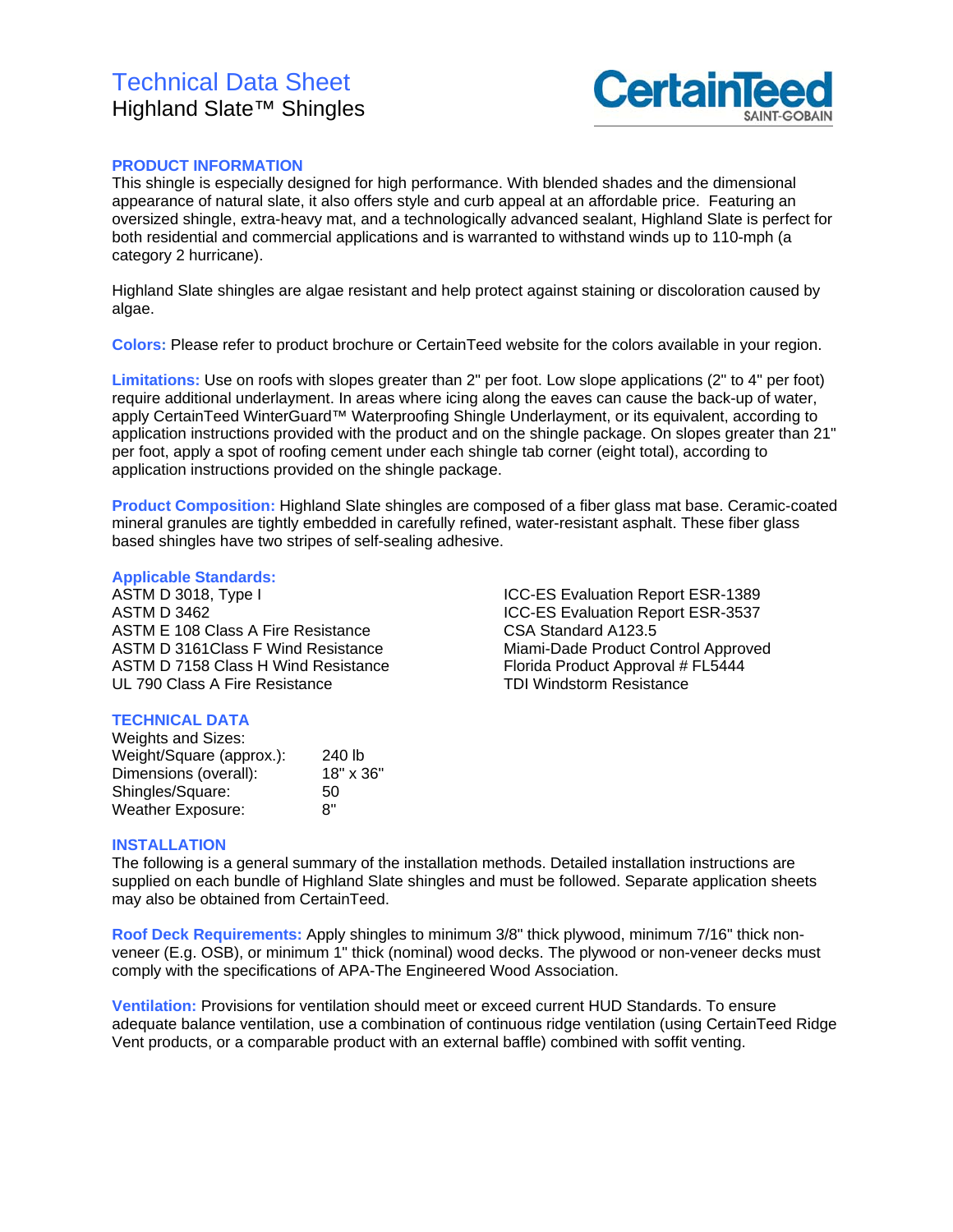#### Technical Data Sheet (Continued) Highland Slate Shingles Page 2 of 3

**Valleys:** Valley liner must be applied before shingles. The "Closed-Cut" valley application method is recommended, using CertainTeed WinterGuard<sup>™</sup> Waterproofing Shingle Underlayment, or its equivalent, to line the valley prior to being fully covered by the shingles.

**Underlayment:** At standard slopes (4" per foot or greater) DiamondDeck™ Synthetic Underlayment or a single layer of Roofers' Select™ High-Performance shingle underlayment (or product meeting ASTM D 4869 or ASTM D6757) is recommended. Always ensure sufficient deck ventilation, and take particular care when DiamondDeck or other synthetic underlayment is installed. For UL fire rating, underlayment may be required. Corrosion-resistant drip edge is recommended and should be placed over the underlayment at the rake and beneath the underlayment at the eaves.

On low slopes (2" to 4" per foot), apply CertainTeed WinterGuard Waterproofing Shingle Underlayment or its equivalent, or two layers of 36" wide felt shingle underlayment (Roofers' Select High-Performance Underlayment or product meeting ASTM D 4869 or ASTM D 6757) lapped 19", over entire deck according to the application instructions provided with the product. When DiamondDeck is used, lap product at least 20". When WinterGuard is applied to the rake area, the drip edge may be installed under or over WinterGuard. At the eave, when WinterGuard does not overlap the gutter or fascia, the drip edge should be installed under WinterGuard. When WinterGuard overlaps the fascia or gutter, the drip edge or other metal must be installed over it.

**Fastening:** Five nails are required per shingle. They are to be located 9 3/8" above the bottom edge of the shingle, 1" in from each side of the shingle and above the cutouts. Nails must be of sufficient length to penetrate into the deck 3/4" or through the thickness of the decking, whichever is less. Nails are to be 11 or 12 gauge, corrosion-resistant roofing nails with 3/8" heads at the eaves. If Miami-Dade acceptance is desired, six nails must be used, located as shown in the NOA. Staples are not allowed.

On steep slopes greater than 21" per foot, use five nails and apply four spots of roofing cement according to application instructions provided on the shingle package.

**Application:** The recommended application method is the 4-1/2" Stepped-Off, Single Column Vertical Racking Method found on each bundle of shingles. These shingles may be used for new construction or in tear-off applications. Separate instructions are available for "Roof-Over" details. All shingles on the finished roof must be applied with five fasteners. The weather exposure of these shingles is 8".

**Flashing:** Use corrosion-resistant metal flashing. Please refer to illustration on our shingle packaging.

**Hips and Ridges:** Use Cedar Crest™ accessory shingles of a matching color for capping hips and ridges. As an alternative, Shangle Ridge™ can be used for capping the hips and ridges.

## **MAINTENANCE**

Highland Slate shingles require virtually no maintenance when installed according to manufacturer's application instructions. However, to protect the investment, any roof should be routinely inspected at least once a year. Older roofs should be looked at more frequently.